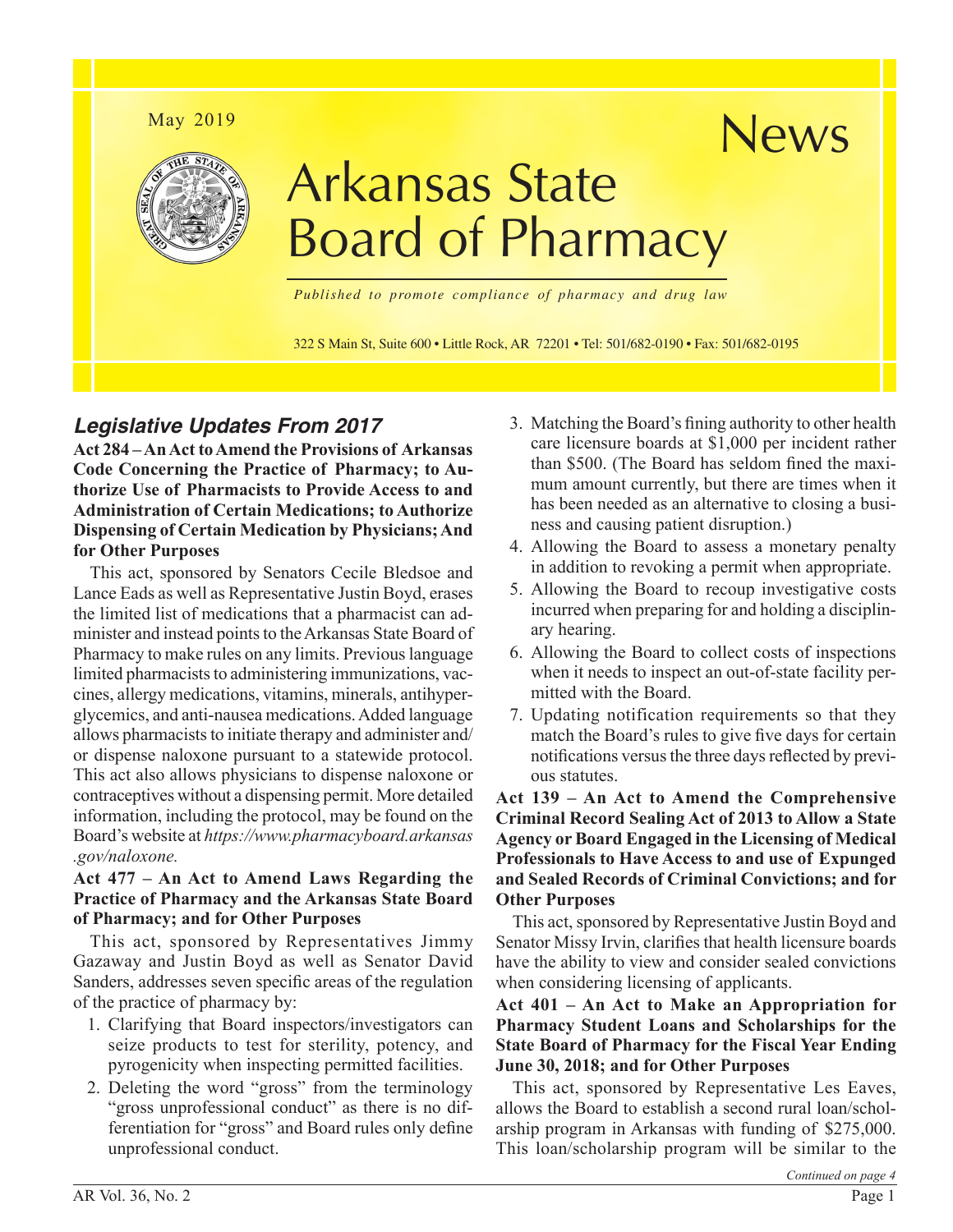# **National Pharmacy Compliance News**



**May** *2019*

The applicability of articles in the *National Pharmacy Compliance News* to a particular state or jurisdiction can only be ascertained by examining the law of such state or jurisdiction.

National Association of Boards of Pharmacy Foundation NABPF

# *FDA Launches Pilot Program to Improve Security of Drug Supply Chain With an Innovative Approach*

 Food and Drug Administration (FDA) has launched a pilot program allowing participants representing the various parts of the drug supply chain to pilot innovative and emerging approaches for enhanced tracing and verification of prescription drugs in the United States' supply chain. The program is in line with FDA's ongoing efforts to prevent suspect and illegitimate products from entering the supply chain, according to an [FDA press](https://www.fda.gov/NewsEvents/Newsroom/PressAnnouncements/ucm630942.htm)  [release.](https://www.fda.gov/NewsEvents/Newsroom/PressAnnouncements/ucm630942.htm) Eligible manufacturers, repackagers, and other stakeholders can apply to participate in the program, which will inform the development of the enhanced electronic, interoperable track-and-trace system for industry set to go into effect in 2023 in accordance with the Drug Supply Chain Security Act (DSCSA), enacted by Congress on November 27, 2013.

The pilot technologies of this program may become part of FDA's enhanced expectations for reliable track-andtrace systems, which will be designed to reduce diversion of drugs distributed domestically and to keep counterfeit drugs from entering the supply chain. The DSCSA pilot project program is intended to help identify and evaluate the most efficient processes to comply with and apply drug supply chain security requirements and will aid in identifying attributes the system will need for enhanced product tracing and verification, as well as electronic means to share the information. FDA recently issued draft guidance on the use of product identifiers with a unique serial number to improve verification down to the package level. FDA has also provided draft guidance for verification systems to quarantine and investigate suspect and illegitimate drugs.

Additional information on the FDA pilot program is available in a February 8, 2019 announcement in the *[Federal Register.](https://www.federalregister.gov/documents/2019/02/08/2019-01561/pilot-project-program-under-the-drug-supply-chain-security-act-program-announcement)*

# *FDA Announces New Efforts to Increase Oversight and Strengthen Regulation of Dietary Supplements*

Noting that three in four Americans now take at least one dietary supplement on a regular basis, and that the dietary supplement industry has expanded to include as many as 80,000 different products for consumers, FDA Commissioner Scott Gottlieb, MD, has announced new plans to increase the agency's oversight of dietary supplements.

These initiatives include communicating to the public as soon as possible when there is a concern about a dietary supplement on the market, ensuring that the regulatory framework is flexible enough to adequately evaluate product safety, and continuing to work closely with industry partners. FDA is also developing new enforcement strategies to respond to entities that violate standards established under the Dietary Supplement Health and Education Act of 1994.

On February 11, 2019, FDA sent 12 warning letters and five online advisory letters to foreign and domestic companies that are illegally selling more than 58 products. The products are illegally marketed as unapproved new drugs that make unproven claims about preventing, treating, or curing Alzheimer's disease, as well as a number of other serious diseases and health conditions, such as diabetes and cancer. In his statement, Gottlieb noted that most stakeholders in the industry act responsibly, but he expressed concern over the ability of bad actors to exploit the system by providing potentially dangerous products and making unproven or misleading claims about the health benefits supplements may offer.

 FDA is planning a public meeting on this topic during the second quarter of 2019. For more information, view the FDA statement at *[https://www.fda.gov/newsevents/](https://www.fda.gov/newsevents/newsroom/pressannouncements/ucm631065.htm) [newsroom/pressannouncements/ucm631065.htm.](https://www.fda.gov/newsevents/newsroom/pressannouncements/ucm631065.htm)* 

# *Trump Administration Releases National Drug Control Strategy to Reduce Drug Trafficking and Abuse*

As the opioid crisis continues to claim the lives of tens of thousands of Americans each year, the Office of National Drug Control Policy has released its *National Drug Control Strategy.* The *Strategy* breaks down the administration's priorities in addressing the crisis, with an emphasis on three areas: prevention, treatment and recovery, and reducing availability.

- ♦ **Prevention** efforts are focused on educating both consumers and caregivers about the dangers of opioid misuse and include a new national media campaign, continued efforts to expand prescription monitoring programs (PMPs), and improving the ability of state, local, and tribal communities to identify and prevent substance abuse.
- ♦ **Treatment and recovery recommendations** in the *Strategy* include improving access to naloxone, improving evidence-based addiction treatment, and eliminating barriers for accessing treatment.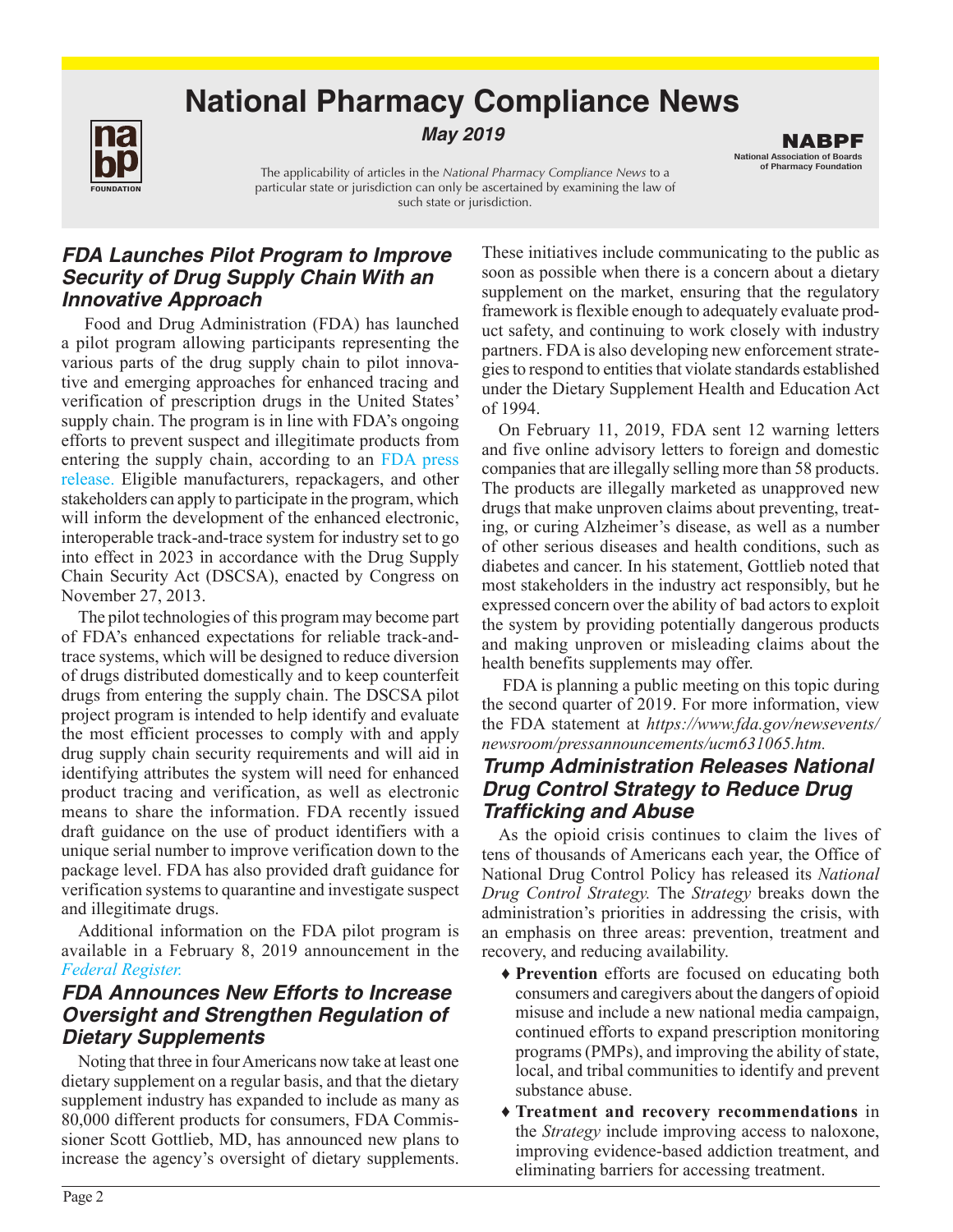♦ **Reducing availability** strategies are focused on disrupting illegal supply chains, defeating drug traffickers, increased cooperation with international partners, and combating illegal internet drug sales.

The document notes that the "most important criterion of success" is saving lives and calls for the federal government to work closely with state and local governments, as well as other stakeholders. Additional information, including the full strategy document, is available on the White House website at *[https://www.whitehouse.gov/opioids.](https://www.whitehouse.gov/opioids/)*

National Association of Boards of Pharmacy<sup>®</sup> (NABP<sup>®</sup>) and its member boards of pharmacy remain committed to advancing best practices for PMPs in the interest of public health. NABP's PMP data sharing system, NABP PMP InterConnect<sup>®</sup>, facilitates the secure transfer of PMP data across state lines and provides an effective means of combating drug diversion and drug abuse nationwide. In addition, NABP and its member boards continue efforts to educate consumers about prescription drug safety. The NABP  $AWAR_XE^*$  Prescription Drug Safety Program's Drug Disposal Locator Tool has more than 6,000 disposal locations and continues to add new locations to provide consumers with a safe way to dispose of medication and help prevent misuse and abuse of prescription medications. For more information about PMP InterConnect and the  $AWAR_xE$  program, visit the Initiatives section of the NABP website at *[www.nabp](https://nabp.pharmacy/) [.pharmacy.](https://nabp.pharmacy/)*

# *New Study Predicts Opioid Epidemic Will Worsen Over the Next Decade*

More than 700,000 people will die from opioid overdoses between 2016 and 2025, and annual overdose deaths will reach nearly 82,000 by 2025, estimates a new study published to *JAMA Network Open.* The estimate is based on an analysis of data from the National Survey on Drug Use and Health and the Centers for Disease Control and Prevention from 2002 to 2015.

Researchers also projected that intervention efforts focused on lowering the incidence of prescription opioid misuse would help to reduce the number of deaths 3.8% to 5.3%, a figure the researchers described as "modest," due to the changing nature of the opioid crisis. The study notes that more people are directly initiating opioid use with illicit opioids rather than prescription drugs, and illicit opioids have become more lethal with the availability of illegally manufactured fentanyl.

The researchers encourage policymakers to take "a stronger and multipronged approach" to reduce the impact of the ongoing opioid overdose epidemic. The full article is available at *[https://jamanetwork.com/journals/](https://jamanetwork.com/journals/jamanetworkopen/fullarticle/2723405) [jamanetworkopen/fullarticle/2723405.](https://jamanetwork.com/journals/jamanetworkopen/fullarticle/2723405)*

# *FDA Warns of Potential Blood Pressure Medication Shortages Due to Recalls*

 FDA is warning health care providers and consumers of a shortage of angiotensin II receptor blockers, commonly used to treat high blood pressure. A growing list of medications containing valsartan, losartan, and irbesartan have been recalled from the market for containing an impurity that may present a cancer risk to patients. The issue was first detected in the summer of 2018, according to a statement posted to the FDA website. Since then, FDA has placed a Chinese manufacturer of the active ingredient on import alert to stop their imports, and FDA is working with other manufacturers to recall affected medications.

 In the statement, FDA notes that the risk to individual patients remains very small, but that there is still reason to be concerned about the potential health risks. Medications with these impurities are believed to have been in the market for about four years.

 "Now that these risks are identified, we're applying what we've learned to the evaluation of similar manufacturing processes where we now know these risks could arise," the statement notes. The FDA press release is available at *[https://www.fda.gov/newsevents/newsroom/](https://www.fda.gov/newsevents/newsroom/pressannouncements/ucm629796.htm) [pressannouncements/ucm629796.htm.](https://www.fda.gov/newsevents/newsroom/pressannouncements/ucm629796.htm)* 

# *FDA Releases Two Draft Guidances Related to REMS Programs*

FDA has released two new draft guidances to ensure risk mitigation programs put in place for certain drugs and biologics, as required for approval, are working. The agency's primary risk management tool is FDA-approved product labeling. However, in limited cases, FDA may require a Risk Evaluation and Mitigation Strategy (REMS) to help ensure a drug's benefits outweigh its risks.

The following guidances relate to the assessment of REMS programs:

- ♦ **REMS Assessment: Planning and Reporting Guidance for Industry** describes how to develop a REMS Assessment Plan.
- ♦ **Survey Methodologies to Assess REMS Goals That Relate to Knowledge Guidance for Industry** provides recommendations on conducting REMS assessment surveys to evaluate patient or health care provider knowledge of REMS-related information.

FDA states that the goal in providing this guidance for REMS is to ensure constant improvement of their safety programs and establish the most efficient and effective programs moving forward, to optimize patient care and keep consumers safe and healthy. More information on REMS is available on the FDA website at *[https://www](https://www.fda.gov/Drugs/DrugSafety/REMS/default.htm) [.fda.gov/drugs/drugsafety/rems.](https://www.fda.gov/Drugs/DrugSafety/REMS/default.htm)*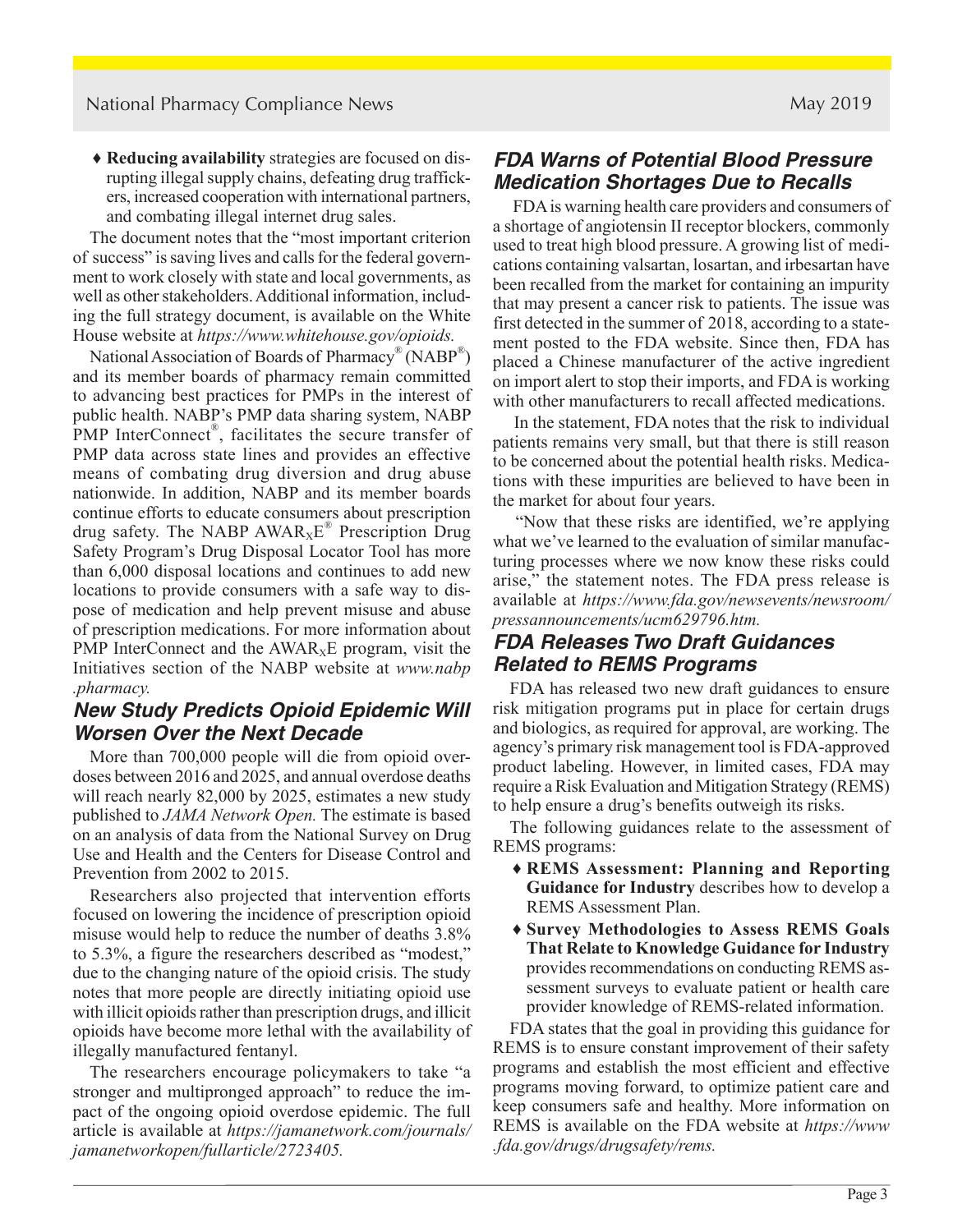### Arkansas State Board of Pharmacy News May 2019

#### *Continued from page 1*

current program that has been funded by the Board at the University of Arkansas for Medical Sciences College of Pharmacy with \$900,000 over the last eight years. This money has been used to assist junior and senior pharmacy students who plan to return to rural Arkansas to practice after graduation. If the students receiving the loans return to full-time practice for three years (36 consecutive months) in a qualified rural setting (defined as a location with a population of 15,000 or less, located at least 15 miles from the nearest incorporated municipality with 50,000 or more inhabitants according to the census), then the loans become scholarships and do not have to be repaid. It is important to note that the Board does not anticipate any increases in fees due to these loan/scholarship programs and it has in fact not had a fee increase since the 1990s.

### **Act 282 of 2017 – An Act to Modify the Emergency Refill of Prescription by Pharmacists; and for Other Purposes**

This act, sponsored by Senator Lance Eads and Representative Clint Penzo, removes the restriction by statute that limits emergency prescription refills to a 72-hour supply.

### **Act 820 of 2017 – An Act to Amend the Prescription Drug Monitoring Program to Mandate Prescribers Check the Prescription Drug Monitoring Program When Prescribing Certain Medications; and for Other Purposes**

This act, sponsored by Senator Jeremy Hutchinson and Representative Kim Hammer, accomplishes the following:

- ♦ States that a practitioner must access the prescription drug monitoring program (PDMP):
	- ◊ Each time a Schedule II or III opioid is prescribed
	- ◊ The first time a benzodiazepine is prescribed
- ♦ Exempts practitioners from accessing the PDMP:
	- ◊ Immediately before or during surgery
	- $\Diamond$  During surgery recovery in a health care facility
	- $\Diamond$  In a health care facility
	- $\Diamond$  During an emergency situation at the scene of an emergency and in a licensed ground ambulance, air ambulance, or the intensive care unit of a licensed hospital
	- ◊ For palliative care or hospice patient
	- $\Diamond$  For residents in a licensed nursing home facility
	- $\Diamond$  In situations where the PDMP is not accessible due to technological or electrical failure
- ♦ Requires licensed oncologists to check for initial malignant episodic diagnosis and every three months thereafter while continuing treatment
- ♦ Allows Arkansas Department of Health (ADH) to send quarterly reports to prescribers and dispensers; and if information still looks suspect after 12 months, ADH can report it to the licensing boards
- ♦ Pushes for same-day and even real-time reporting
- ♦ Expands the PDMP oversight board with a representative from the medical board and the dental board
- ♦ Can allow for exemptions to the law through ADH with legislative approval
- ♦ Allows licensure boards to adopt rules limiting the quantities of medications that can be prescribed or dispensed

# *Authorized Generics*

The Board recently discussed the fact that many "generics" are not equivalently rated due to the fact that they are actually classified as a Food and Drug Administration (FDA)-"authorized generic" rather than a generic drug. So, what does that mean? The following explanation is taken from the FDA web page, *[https://www.fda.gov/drugs/](https://www.fda.gov/drugs/abbreviated-new-drug-application-anda/fda-list-authorized-generic-drugs) [developmentapprovalprocess/howdrugsaredeveloped](https://www.fda.gov/drugs/abbreviated-new-drug-application-anda/fda-list-authorized-generic-drugs) andapproved/approvalapplications/abbreviatednew drugapplicationandagenerics/ucm126389.htm.*

### **Is an Authorized Generic Drug the Same Thing as a Generic Drug?**

No. The term "authorized generic" drug is most commonly used to describe an approved brand name drug that is marketed without the brand name on its label. Other than the fact that it does not have the brand name on its label, it is the exact same drug product as the branded product. An authorized generic may be marketed by the brand name drug company, or another company with the brand company's permission. In some cases, even though it is the same as the brand name product, a company may choose to sell the authorized generic at a lower cost than the brand name drug.

The more important question is, "What does that mean for pharmacists in Arkansas?" The Board discussed this issue and, as a matter of policy, the Board clarified that substitution of an FDA-authorized generic is accepted by the Board due to the fact that even the manufacturer is declaring that it is the same drug with a different label, which prevents the drug from having an equivalent rating that would match up like a normal generic drug. To make a long story short: Authorized generics may be automatically substituted for their branded counterparts.